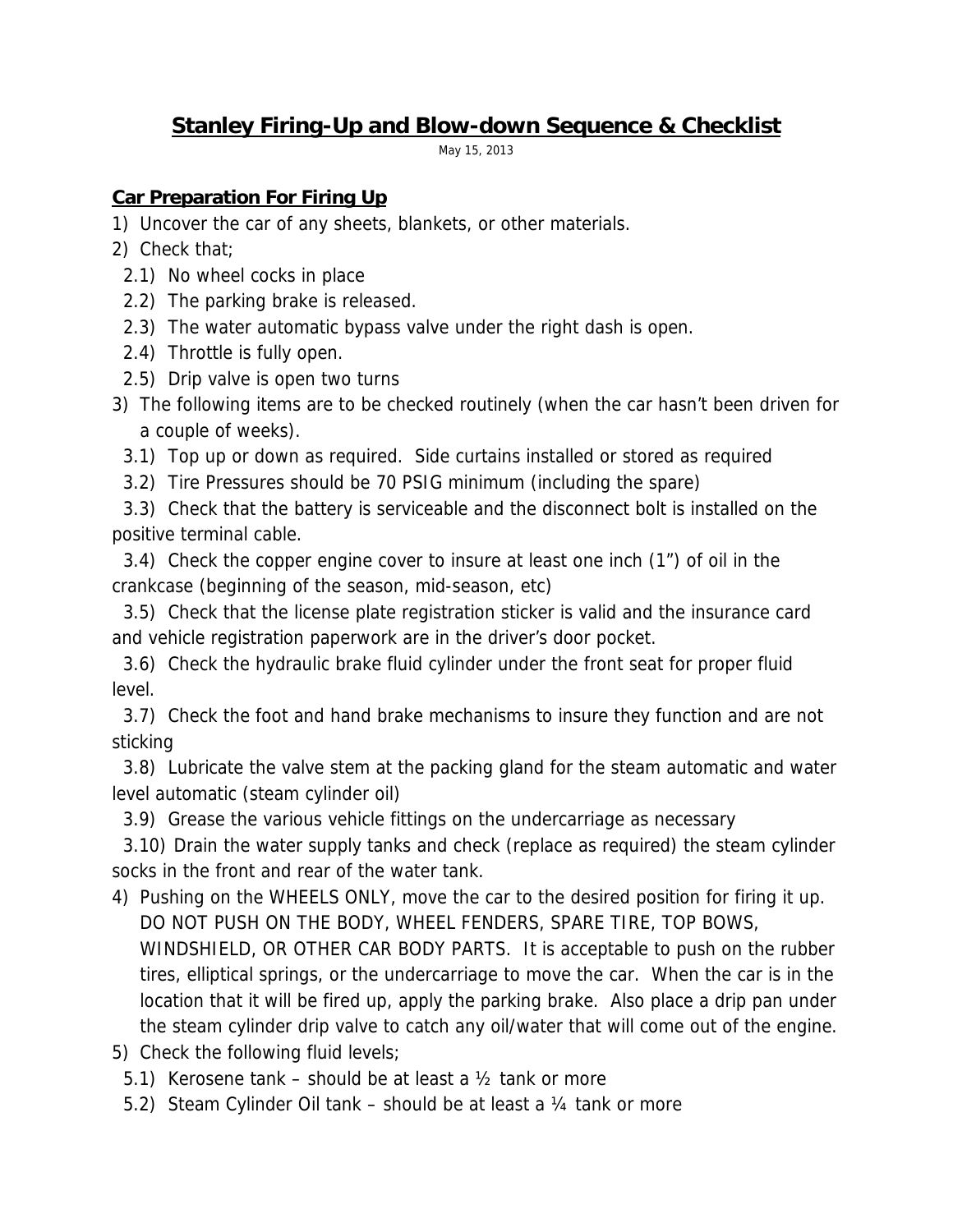5.3) Pilot Fuel tank – gauge on the top should read at least ¼ tank or more (Note: gauge needle has a tendency to stick at the Full mark, lightly tap the side of the gauge with the rubber end of the pump handle to insure it reads accurate.) If the tank is low on fuel it will need to be depressurized and filled.

5.4) Water Tank – the gauge should show around  $\frac{1}{4}$  tank of "fuel" indicating the boiler has siphoned full of water. If the gauge indicates much higher than a 1/4 tank the boiler has not siphoned and the issue must be resolved before driving the car. Use a hose to fill the boiler with water until it runs out the engine drip.

6) Prepare the car for lighting the pilot;

6.1) Close the drain valve under the steam oil separator.

6.2) The kerosene fuel pressure should be at least 100 PSIG to fire-up the car. Make sure the fuel pump is primed by pumping on the hand pump several times. The fuel gauge needle should move a needle's width with each stroke of the pump handle. If the needle moves more than a needle's width with each stroke of the pump handle, the kerosene service tank will need air pressure. Pressurize the kerosene service tank to 100 to 110 PSIG. Pump fuel and see if the needle now moves a needle's width with each stroke of the pump handle. If it doesn't, when firing the burner, allow the kerosene pressure to drop to 80 PSIG and then raise the fuel pressurize with air to 100 to 110 PSIG. (See Step 10 under Firing Up)

6.3) The pilot fuel tank pressure should be between 20 and 25 PSIG to fire-up the car. Pressurize the pilot fuel tank to 25 PSIG.

6.4) Install a clear plastic hose from the tool box on the right running board on each of the two blow-down copper pipes at the front left of the car. Open the front left and center left blow-down valves. Open the steam stack blower valve to admit air to the boiler. Water should run into the bucket. Drain off 1-½ buckets of water from the boiler. It is OK to complete the following steps through lighting the pilot; but go no further until the 1-½ buckets of water have been drained from the boiler.

#### **Firing Up**

- 1. Open both hood panels if they are not already open. Open the trap door on the smoke bonnet at the top of the boiler if it is not already open.
- 2. Open the pilot door on the burner. Clean the door's glass with a rag if it is covered with black soot or other burner combustion material. Run the pilot nozzle cleaning wire in and out to make sure the pilot nozzle is clear.
- 3. Run the burner nozzle cleaning wire in and out to make sure the nozzle is clear.
- 4. Light the propane torch (stored in the tool box on the right running board) and start heating the circular pilot vaporizing tube as well as the pilot nozzle. Also heat the burner tube and nozzle.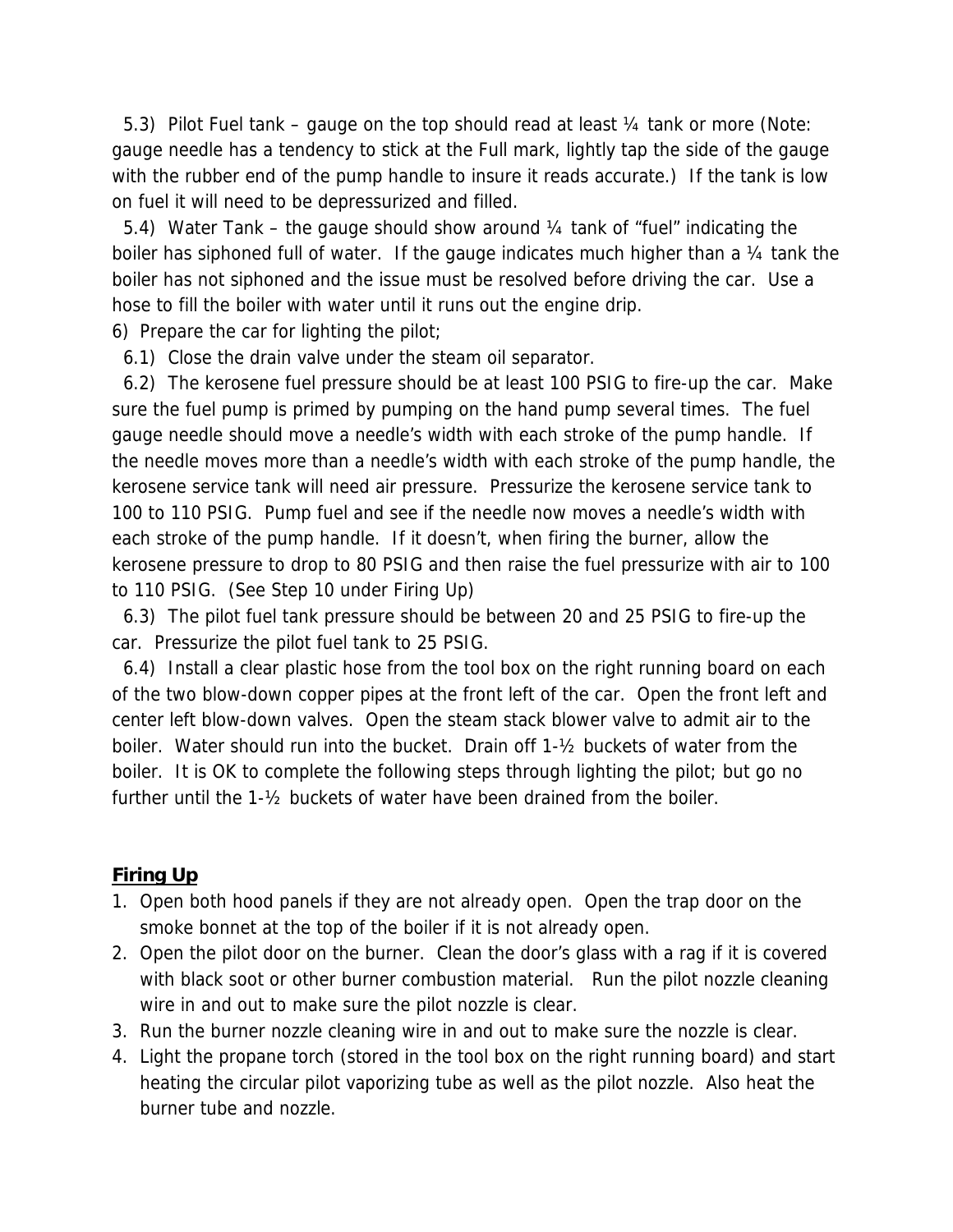- 5. After about 90 seconds of heating open the pilot fuel needle valve a ½ turn and open the pilot fuel valve a half turn. Continue heating only the pilot vaporizer tube until the pilot lights. At this point do not put the propane torch near the pilot nozzle as it might light the fuel mixture in the pilot mixing tube – only heat the top area of the pilot vaporizer tube above the pilot nozzle. The pilot should burn with a light blue flame. Remove the torch and extinguish the torch.
- 6. If the pilot continues to burn a nice blue flame, close the pilot door. Leave the pilot burning for about 10 minutes. During this time, partially close the needle valve to reduce the pilot flame to about 1/4" to 3/8" of height. Now might be a good time to check the water level in the bucket and if it is near full, to dump it prior to draining off the last ½ bucket of water.
- 7. After about 10 minutes of the pilot burning, open the firing-up valve. Open the valve quickly a ¼ turn and close it. Wait about 30 seconds then quickly open the firing-up valve a  $\frac{1}{4}$  turn a  $2^{nd}$  time and close it. After another 20 seconds or so, quickly open the firing-up valve a  $\frac{1}{4}$  turn a 3<sup>rd</sup> time and close it. The burner may light on the  $3<sup>rd</sup>$  opening of the valve. If it does, leave the fuel valve cracked open. If the burner does not light off, wait about 10 seconds and just crack-open the firing-up valve. Listen for the familiar woosh of the burner lighting. When the burner lights, open the firing-up valve just enough to hear the burner and leave it burning to heat the burner vaporizer that will take roughly 10 minutes.
	- 7.1.Remember the water drain-off bucket at the front of the car and that only 1-1/2 buckets of water needs to be drained from the boiler.
	- 7.2.When the proper amount of water has been drained, remove the clear plastic tubes from the blow-down tubes and store them in the toolbox.
- 8. After about 10 minutes, close the firing-up valve and crack open the burner fuel valve. With the increased fuel pressure of the burner fuel system the sound of the burner should get louder. Observe the burner nozzle as the changeover from pilot fuel to kerosene occurs. Some dripping at the burner nozzle may occur and is acceptable if there is only a few drops and the dripping stops within 30 seconds or so. After about 3 minutes of the burner firing the burner fuel valve may be opened to ¼ open as long as the fuel exiting the burner nozzle is clear to lightly gray.
- 9. Allow the burner to heat the boiler water an start the generation of steam.
- 10.Monitor the fuel pressure of the burner and when it falls to 80 PSIG, manually pump up fuel pressure to at least 120 PSIG.
	- 10.1. As you pumped fuel during Step 5 above, if the burner fuel pressure gauge needle moved more than a needle's width with each stroke of the pump handle, the service tank needs additional air pressure applied from the compressor. With the burner firing, allow the kerosene pressure to drop to 80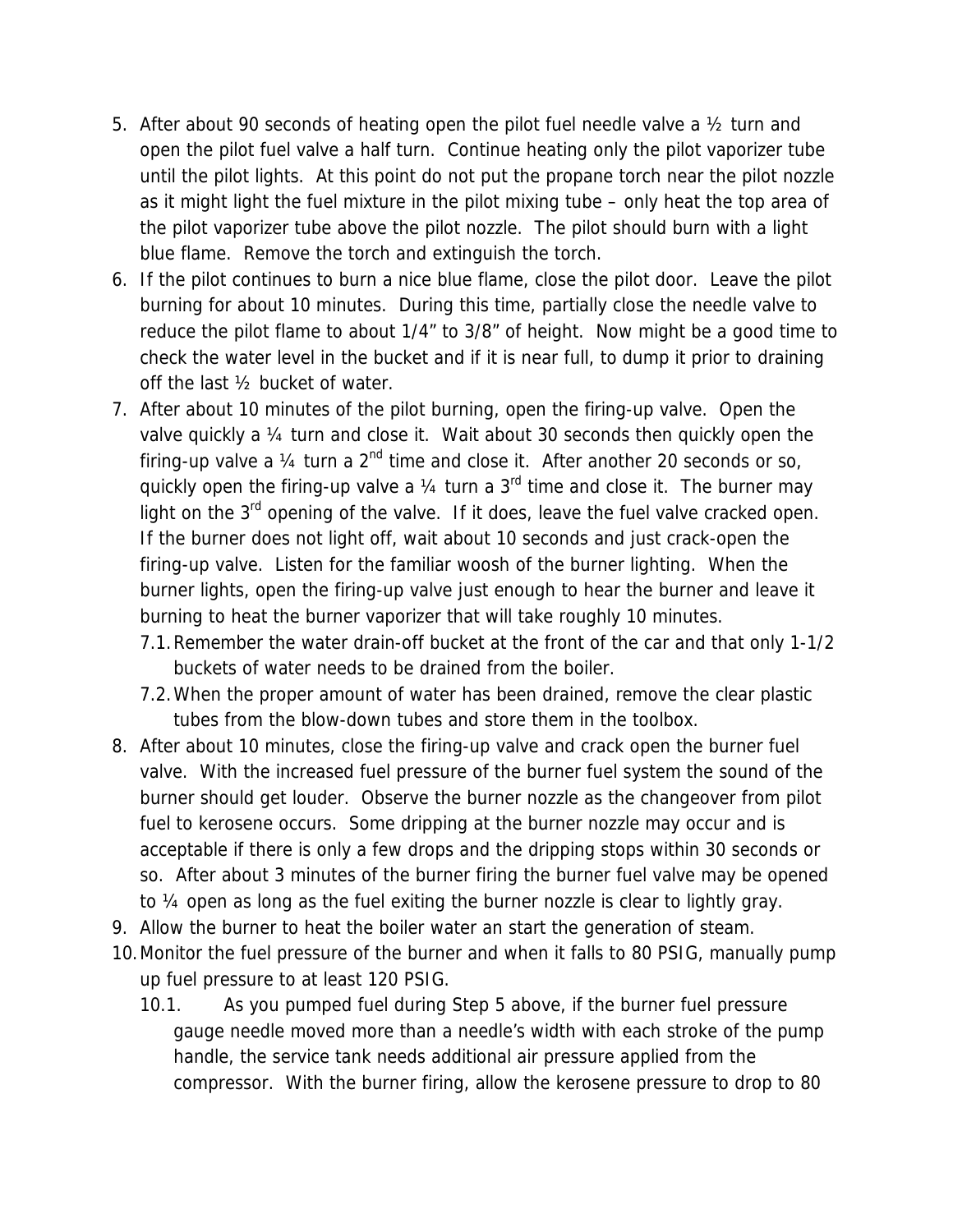PSIG and then raise the pressurize of the service tanks with air from the compressor to 100 to 110 PSIG.

- 10.2. Make a few pumps with the pump handle and observe the gauge needle. If it moves less than a needle's width on each stroke of the pump handle, there's sufficient air in the service tanks. If the needle moves more than a needle's width with each pump of the handle, additional air will need to be added. Let the pressure drop to 80 PSIG and repeat step 10.1 above.
- 11.Watch for steam escaping from the engine drip valve or out of the exhaust duct just in front of the firewall. Close the stack blower valve.
- 12.When there's a strong steam flow from the engine drip, cut back the throttle so that the steam flow is reduced. The steam vapor cone should extend between the engine and the ground with little clouds of steam surrounding the impact point; a much stronger flow is not needed. The burner fuel valve may be opened to  $\frac{1}{2}$ open.
- 13.As steam pressure continues to rise, continue to monitor the position of the throttle and close it as needed to maintain the proper steam flow from the engine drip valve. Also monitor the burner fuel pressure and maintain it between 80 and 120 PSIG. Continue to check around the boiler and car for any steam leaks or otherwise.

### **Initial Road Test**

- 1. When the steam gauge reaches 400 PSIG, start preparing the car for its initial movement under steam.
	- 1.1.Close the trap door on the smoke bonnet over the boiler and put both hood panels down and latch them.
	- 1.2.Remove the rubber running board protectors and store them flat in the pole barn.
	- 1.3.Make sure all the tools are in the car, nothing is laying under the car, etc.
- 2. From the driver's seat do the following;
	- 2.1.Close the steam drip valve and then open it a full turn. Release the parking brake.
	- 2.2.Slowly open the throttle just enough to move the car forward. Listen for water coming out the drip. Only open the throttle enough to move the car and allow the water to clear the drip. Too much steam and/or movement of the car too fast will not allow sufficient time for the water to escape the drip and could lead to cylinder damage. Run the car sufficiently forward and reverse to clear all water out of the engine cylinders. When the steam pressure is at least 500 PSIG and the cylinders are clear of water, the car is ready for a test drive.
- 3. When ready to do a short test drive, perform the following;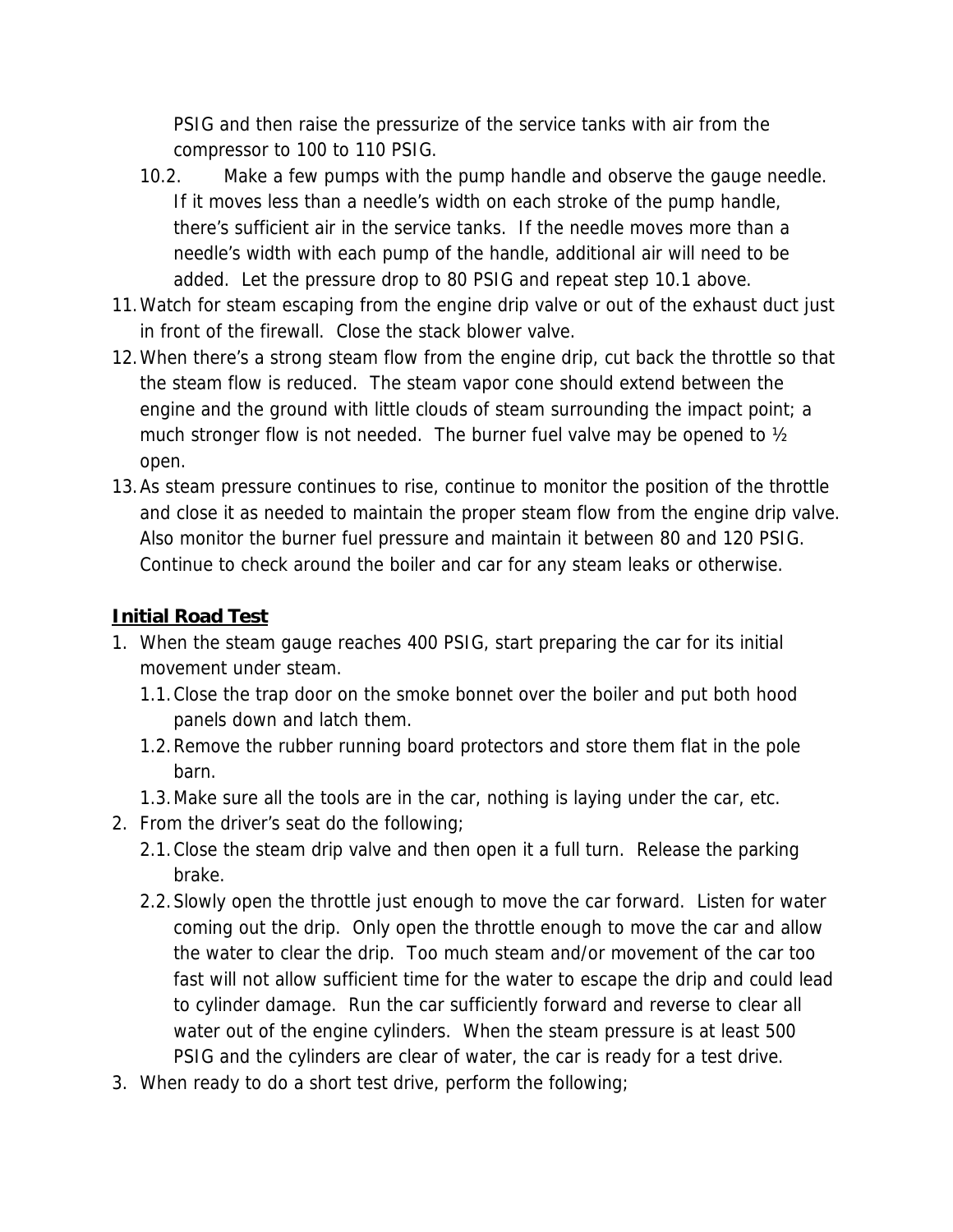- 3.1.Close the drip. Turn ON the headlights; the ammeter should show a discharging battery condition.
- 3.2.Take the car on a short drive to insure everything on the car is functional.
- 3.3.Make sure the winker is winking and indicating oil flow to the engine cylinder.
- 3.4.Make sure the steam automatic shuts down the burner before the steam pressure reaches 600 PSIG
- 3.5.Make sure the ammeter shows the battery being charged by the generator.
- 3.6.Make sure you hear the water pumps pumping.
- 3.7.Make sure the fuel pump raises the fuel pressure to no higher than 120 PSIG.
- 3.8.The engine hook-up functions properly.
- 3.9.The car drives and "feels" good when moving along the road.
- 3.10. With the above complete, return to the garage to complete the preparations for running the cars.
- 3.11. Before reaching the garage, turn off the burner fuel valve to limit the steam pressure to 400 to 500 PSIG when back at the garage.
- 3.12. Back at the garage set the parking brake and open the engine drip. Lock the throttle stop.
- 4. Prepare the car for driving by insuring the following are done;
	- 4.1.Remove the condenser cap and place it on the driver's seat. Fill the water tank is full of water; to just overflowing. Replace the condenser cap.
	- 4.2.All tools and supplies are onboard.
	- 4.3.At least one cell phone is onboard.

#### **Blowdown**

- 1. When returning from a trip with the car, park it in front of the garage door so that it can be backed in.
- 2. Place the rubber running board protectors on the running boards.
- 3. Set the parking brake. Open the drip. Turn OFF the burner fuel valve. Turn OFF the pilot fuel valve. Turn off the headlights, etc.
- 4. Remove the condenser cap and place it on the driver's seat. Fill the water tank to overflowing. Reduce the fill rate while the tank overflows to float off any globs of oil on the surface of the water in the tank. When no more oil floats out, turn off the water and replace the condenser cap.
- 5. Open the hood panels. Place the blowdown plywood sheet under the car if required.
- 6. While waiting for the pilot to burn out, open each of the blowdown valves to unseat the valve stem but leave them closed or just weeping.